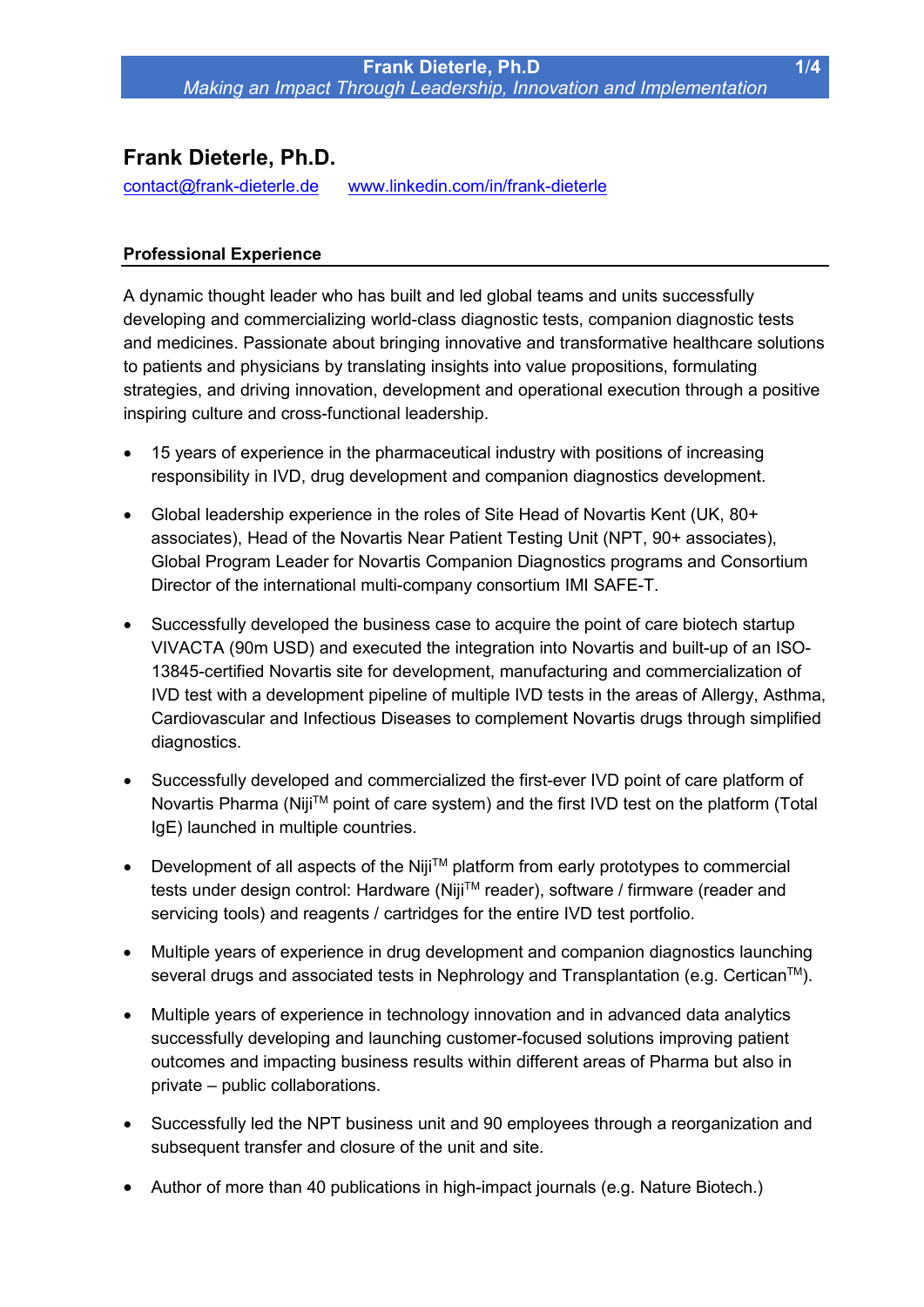#### **Professional Activities**

### **2005-2018: Positions within Novartis (Switzerland and UK)**

#### **Global Head Near Patient Testing Unit (CEO, 2018)**

- Responsible for all aspects of the Near Patient Testing unit (integrated unit for the development, manufacturing and commercialization of point of care in-vitro diagnostic tests with 90+ associates).
- Successfully led the change management of NPT after the strategic decision to exit point of care IVD business including transfer, out-licensing and decommissioning of the entire IVD unit and Novartis Kent Site.

## **Global Head Development and Manufacturing, Near Patient Testing Unit; Site Head Novartis Kent Site, UK (2016-2018)**

- Responsible for the Diagnostic Development function and GMP manufacturing of multiple lVD programs from research to post-launch support (60+ associates).
- Site Head of the Novartis Kent Site, UK (80+ employees) with full accountability of all aspects of the ISO 13485-certified site and associated operations for IVD development, manufacturing and commercialization.
- Established and executed a pipeline of IVD development projects in the area of allergy, asthma, infectious diseases and transplantation and launched the Niii™ total IgE point of care test in several countries.

#### **Head New Products & Medical, Near Patient Testing Unit (2012-2016)**

- Accountable for the portfolio of research and development programs and strategic plans leading to the growth of a new diagnostics unit from initial incorporation to a stand-alone business unit developing multiple IVD programs with 90+ associates (~20m USD yearly budget).
- Responsible for the diagnostic strategy, value propositions, commercial business cases and diagnostic upsides of global complementary and companion IVD programs in various therapeutic areas across the entire Novartis Group and for obtaining support and funding from Novartis top leadership resulting in an IVD pipeline of 10+ projects.
- Key responsibilities for the business case and acquisition of the biotech company Vivacta (90m USD), integration into Novartis, growth and transformation into an ISO 13485-certified Novartis site for development, manufacturing and commercialization of IVD tests.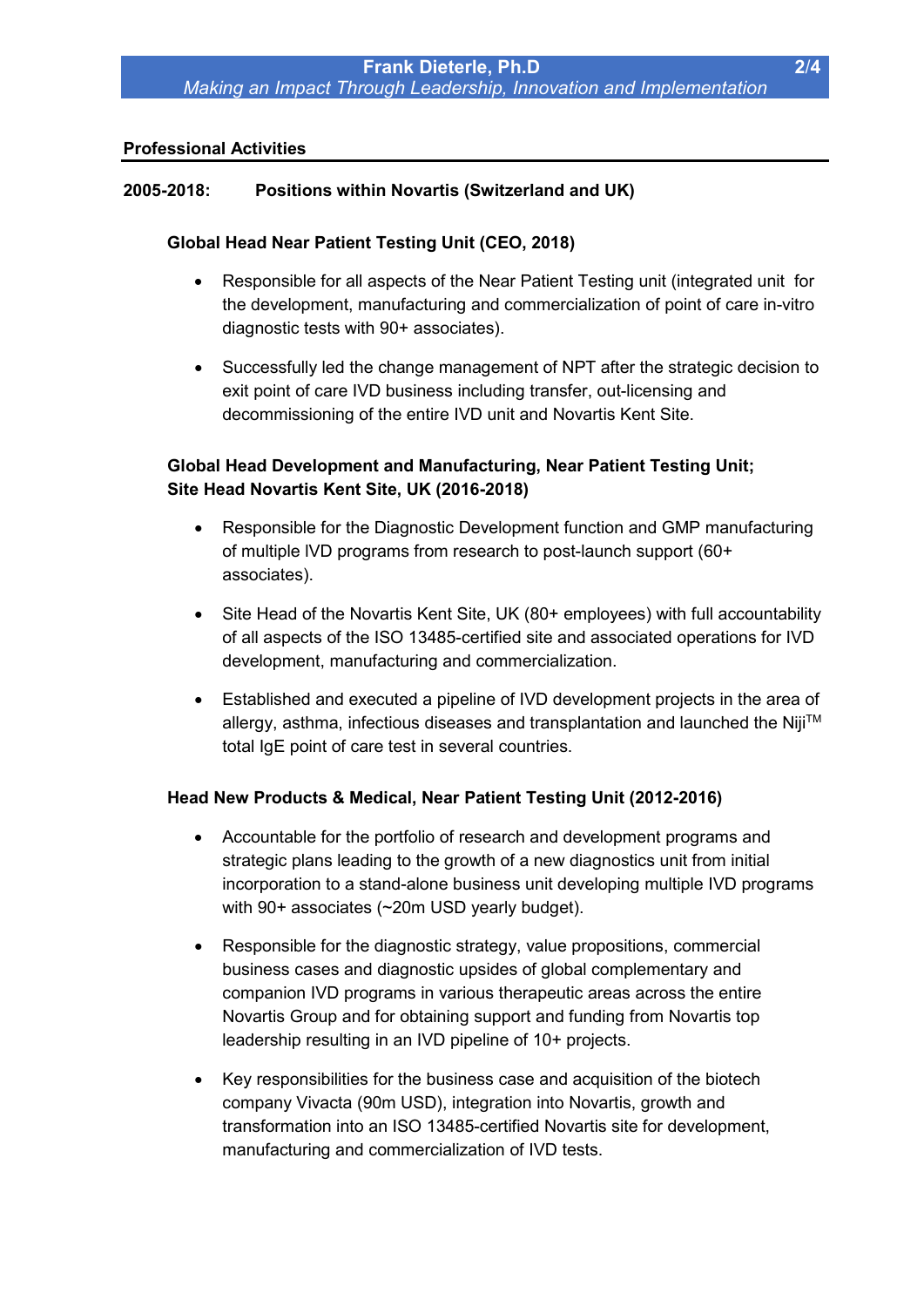- Acting Deputy Head of the Near Patient Testing Unit with co-responsibility for the R&D function.
- Led multiple due diligences for personalized medicine projects and acquisitions of biotech companies and IVDs across entire Novartis (e.g. publicly known Google-Alcon "Smart Lens" deal for real-time monitoring of glucose) and established multiple external diagnostic collaborations (e.g. collaboration with the Bill and Melinda Gates Foundation).

# **Global Program Director, Companion Diagnostics (2011-2012) and Molecular Diagnostics (2009-2011)**

- Global Program Diagnostics Director for in-vitro diagnostic (IVD) and companion diagnostic programs with full strategic, financial and cross-functional team responsibility ranging from business case and proof of concept to diagnostic development, clinical trials and market access.
- Consultation of global teams across the Novartis Group on Personalized Medicine strategies leading to initiation and launch of several companion diagnostic tests and IVD tests in house and through partnerships (e.g. Everolimus TDM).

# **Global Project Team Member, Translational Medicine (2007 - 2012)**

- Global project team representative for Translational Medicine in two global drug development programs in transplantation and nephrology ranging from phase II to IV with successful launches of Certican<sup>TM</sup> in multiple indications and launch of the IVD TDM assays through partners.
- Responsible for all aspects of Translational Medicine for assigned programs.

# **Director of the International IMI SAFE-T Consortium (2009 - 2010)**

- Consortium director of the SAFE-T consortium of the European Innovative Medicine Initiative (IMI) consisting of 11 pharma companies, 10 academic institutions and 4 biotechnology companies which obtained FDA and EMA qualification of several translational safety biomarkers.
- Co-founder of the SAFE-T consortium; successfully raised  $\epsilon$  36m research budget from industry and the European Commission.

# **Head Safety Biomarkers and External Affairs iTox (2007 - 2009)**

• Co-leader of the C-Path Institute's Predictive Safety Testing Consortium (PSTC) nephrotoxicity group, a multi-company consortium to combine data and analyses of biomarker and toxicology studies to obtain regulatory endorsement for using these markers in clinical studies.